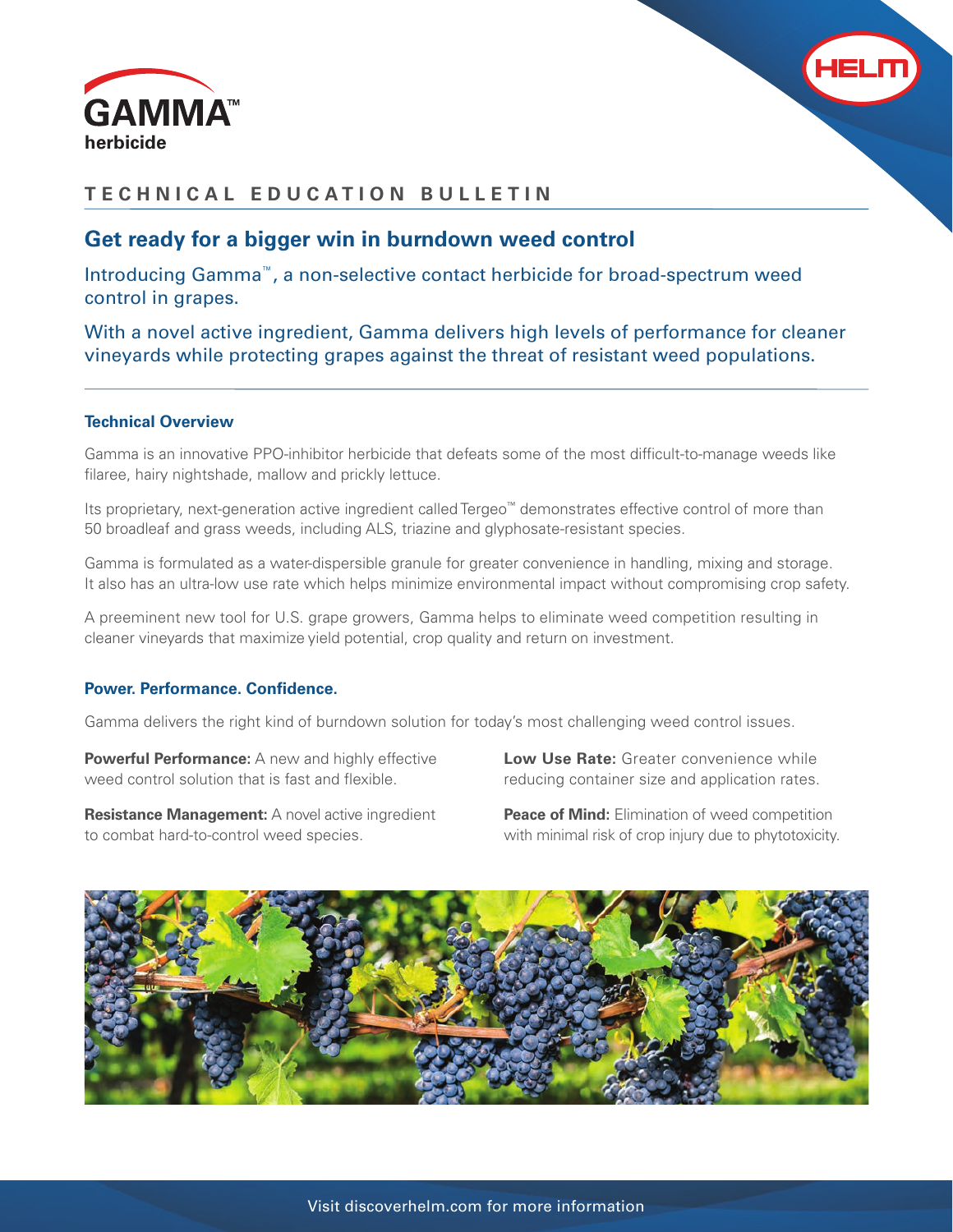

## **Product Specifications**

| <b>Brand Name</b>             | Gamma™                                                                      | Annual blue                                                                                                                                                               |
|-------------------------------|-----------------------------------------------------------------------------|---------------------------------------------------------------------------------------------------------------------------------------------------------------------------|
| <b>Active Ingredient</b>      | Tergeo <sup>™</sup>                                                         | Barnyardgra<br>Carpetweed<br>Chickweed<br>Crabgrass<br>Dandelion<br>Downy bron<br>Evening prin<br>Field bindw<br>Filaree<br>Giant foxtail<br>Green foxta<br>Hairy fleabar |
| Category                      | Herbicide                                                                   |                                                                                                                                                                           |
| Crop                          | Wine grapes, table grapes, raisin grapes                                    |                                                                                                                                                                           |
| <b>Weed Spectrum</b>          | 50+ broadleaf & grass species                                               |                                                                                                                                                                           |
| <b>Site of Action</b>         | Group 14 herbicide / PPO-inhibitor                                          |                                                                                                                                                                           |
| <b>Chemistry Family</b>       | Pyrimidinedione                                                             |                                                                                                                                                                           |
| <b>Formulation</b>            | Water-dispersible granule                                                   |                                                                                                                                                                           |
| Al/pound                      | 0.70 pound of AI per pound                                                  |                                                                                                                                                                           |
| <b>Applications</b>           | Directed Postemergence                                                      |                                                                                                                                                                           |
| <b>Rates</b>                  |                                                                             | Henbit<br>Johnsongras                                                                                                                                                     |
| <b>Used Alone</b><br>Tank mix | Gamma @ 0.50 - 1.50 oz/A<br>Gamma $@$ 0.50 oz/A + approved tank mix partner | Kochia<br>Lambsquarte                                                                                                                                                     |
| <b>Signal Word</b>            | Caution                                                                     | Little barley                                                                                                                                                             |

### **Primary Weeds Controlled (or suppressed)**

| Annual bluegrass           | Mallow               |
|----------------------------|----------------------|
| Barnyardgrass              | Marestail            |
| Carpetweed                 | Mayweed chamomile    |
| Chickweed                  | Morningglory species |
| Crabgrass                  | Mustard              |
| <b>Dandelion</b>           | Nightshade species   |
| Jowny brome                | Pigweed species      |
| Evening primrose           | Prickly lettuce      |
| ield bindweed <sup>:</sup> | Prickly sida         |
| ilaree                     | Prostrate knotweed   |
| Giant foxtail              | Purslane             |
| Green foxtail              | Ragweed species      |
| lairy fleabane             | Shepherd's purse     |
| Henbit                     | Sowthistle           |
| lohnsongrass (seedling)    | Velvetleaf           |
| cochia)                    | Wild buckwheat       |
| .ambsquarters              | Wild oats            |
| ittle barley               | Willowweed           |
|                            |                      |

Low Use Rate: Always apply product with an effective tank mixture partner, if electing to use the low rate.

**Adjuvant Use:** Gamma applications require the addition of an adjuvant applied at label recommended rates. Although the label allows for Methylated seed oil (MSO), non-ionic surfactants (NIS) and crop oil concentrate (COC) adjuvants to be used, MSO-based adjuvants are recommended to achieve the most consistent performance. COC and NIS are not the preferred adjuvants for use with Gamma. However, research has shown that some premium COC and NIS products can achieve similar levels of performance to that of MSO products. For guidance on these premium COC and NIS products, contact your HELM Agro US representative. For specific instructions for adjuvant use, mixtures and spray volume, always reference the Gamma label.

### **How Gamma Works**

Gamma is powered by a new active ingredient called Tergeo, a protoporphyrinogen IX oxidase (PPO)-inhibiting pyrimidinedione herbicide with a WSSA Group 14 classification.

PPO is an enzyme found in chloroplast and necessary for chlorophyll formation in plants. As a pyrimidinedione herbicide, Tergeo shuts down chlorophyll production and photosynthesis resulting in a rapid built up of reactive oxygen species and lipid per oxidation of the cellular membrane followed by quick herbicidal effects.

Tergeo is described as being fast-acting with herbicidal effects occurring 24 hours after treatment.



#### **Diagram: Anatomy of a plant cell**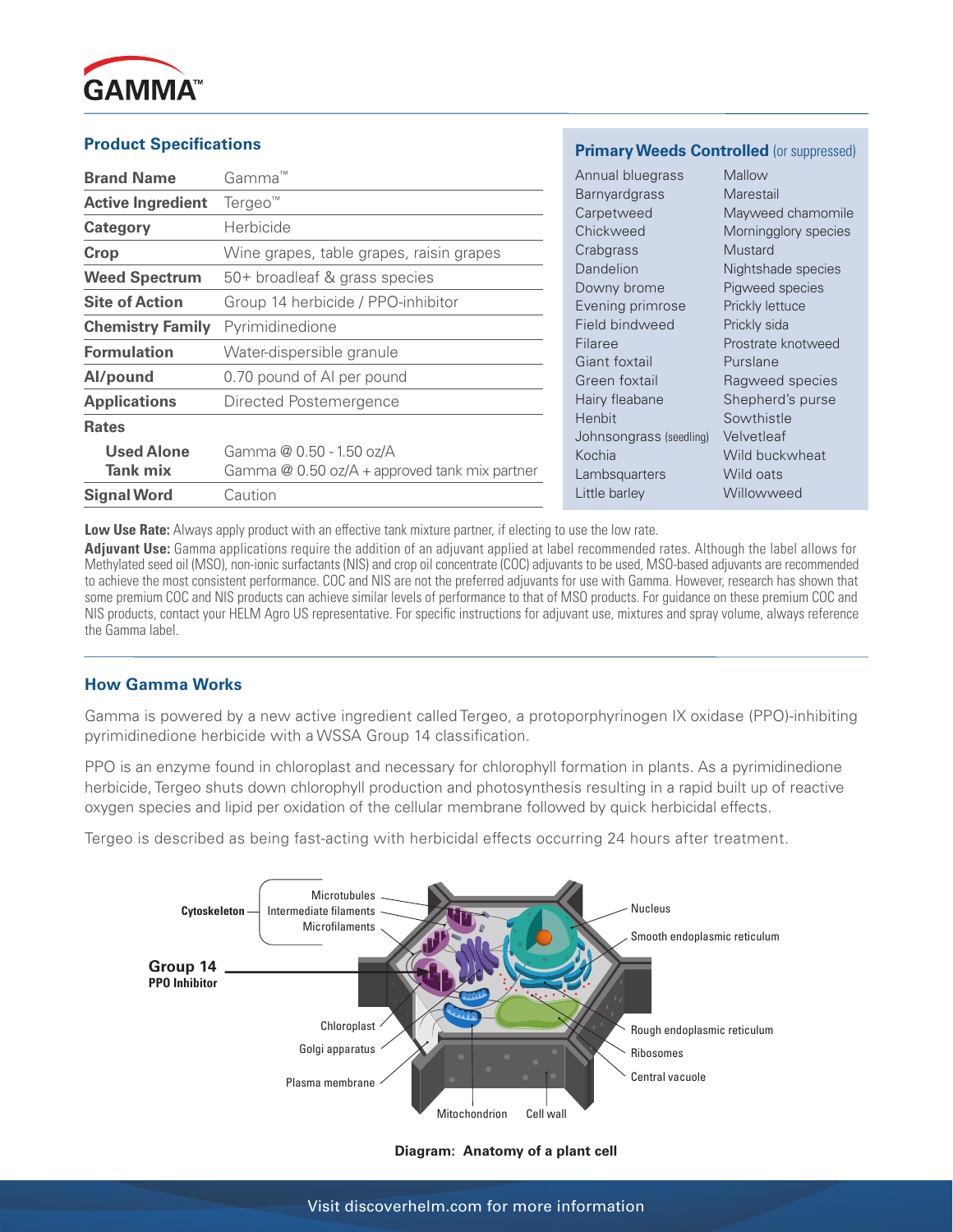

# **Field Trial Data**

In product development trials and regulatory studies, the active ingredient in Gamma has demonstrated high performance ratings in burndown efficacy of emerged broadleaf and grass weeds.

In a postemergence (directed) application, Gamma can be used alone or in combination with a variety of herbicides. Research has shown that Gamma can boost the effectiveness of other herbicides in the tank, providing the additional power needed to knock out weeds that competitive products may miss.







2019. Culver OR. AMS and a premium MSO added to all treatments. Applied to 3"-4" weeds.



**Mallow Performance Summary**

2019. Avg % weed control across 3 trials (Arroyo Grande CA; Santa Maria CA; Culver OR). AMS and a premium MSO added to all treatments. Applied to 3"-4" weeds.





2019. Avg % weed control across 3 trials (Arroyo Grande CA; Santa Maria CA; Culver OR). AMS and a premium MSO added to all treatments. Applied to 3"-4" weeds.